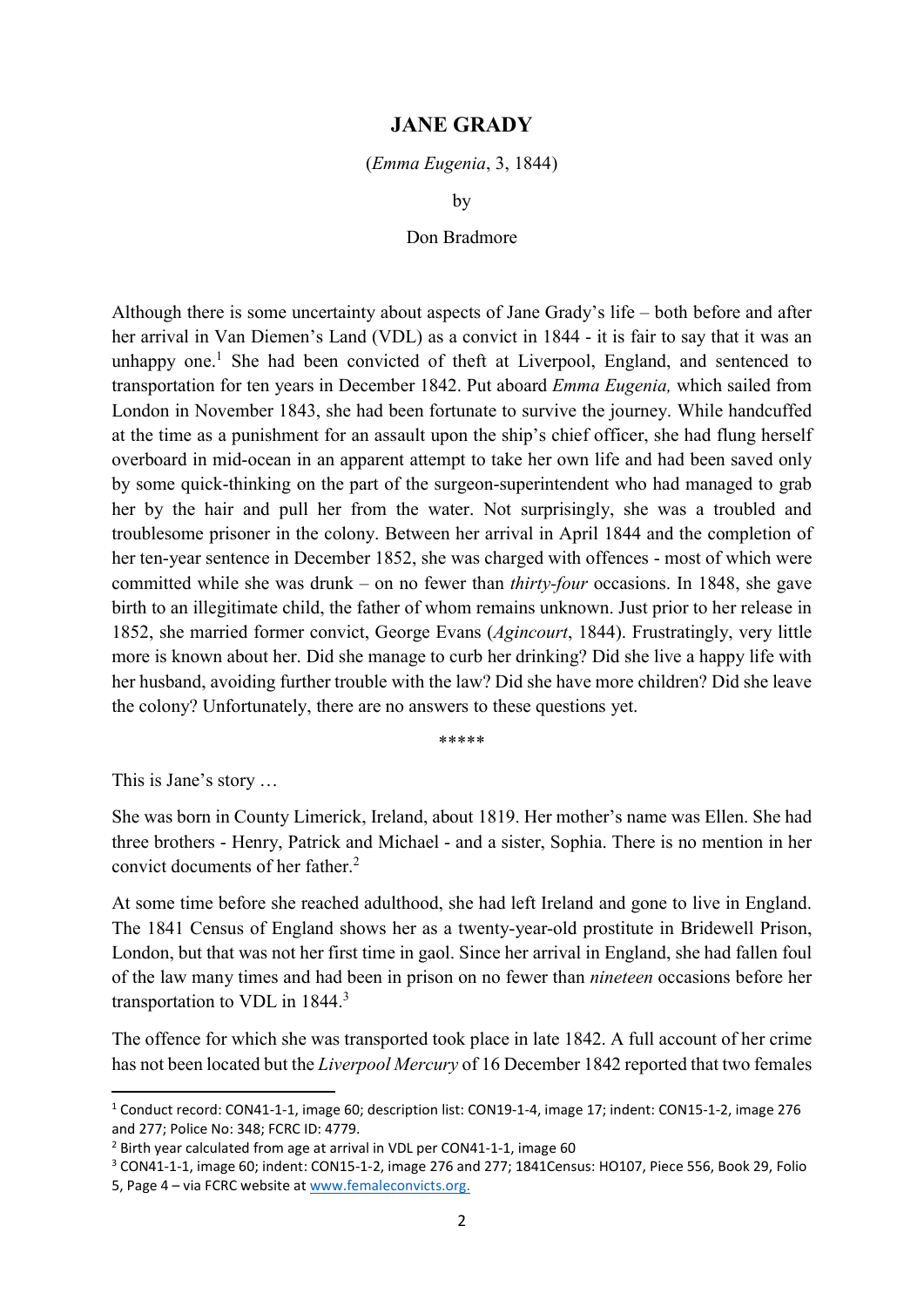– one of them Jane and the other a woman by the name of Mary Ann Goulding - had been convicted of the theft of £4 'from the person' at the Liverpool Quarter Sessions a few days earlier. Both had been sentenced to transportation for ten years. <sup>4</sup>

After the trial, they were held in a Lancashire prison for almost a year while awaiting a ship to take them to VDL.<sup>5</sup> Jane's gaol report described her as 'single', adding that she was 'insubordinate' and 'artful', and that she was known to have 'bad connexions'. The report added that she had been '19 times in prison' previously. Mary Ann's report described her as 'impudent'. She had been '10 times in prison'.

Later, both women were taken to Millbank Prison, London, and put aboard Emma Eugenia which, with George Kenniwell as Master and 170 female prisoners, sailed from Woolwich on 30 November 1843. Responsible for the welfare of the convicts and the health of the crew was Surgeon-Superintendent John Wilson. The vessel reached Hobart on 2 April 1844.<sup>6</sup>

According to the medical journal which Wilson kept, there had been relatively little sickness during the voyage with the exception of …

… seven or eight who had been recently ill of Diarrhoea … A reference to the Sick Book will show that the health of nearly all continued good from the day of embarkation in England to debarkation in Van Diemen's Land, a space of upwards of five months, or one hundred & fifty-three days. Three only of the nineteen cases were accompanied by danger.<sup>7</sup>

In his journal, Wilson made particular reference to an incident involving Jane. Describing her as 'twenty-four, single, a prostitute', he recorded that she had been admitted to the ship's hospital on 9 March 1844 and remained there for ten days. He was uncertain about her illness but thought that whatever it was could probably be attributed to her attempt to take her own life by throwing herself from the ship in mid ocean some days earlier. He wrote:

Jane Grady: This case is marked Dyspepsia in the absence of a more appropriate designation. The patient had had a very irregular life for several years and was nineteen times in jail before Conviction. Her present illness appeared to be the consequence of her jumping overboard half way between the Cape & Hobart Town. She had handcuffs on at the time as a punishment for striking & wounding the Chief Officer. About fifteen minutes afterwards I caught her by the hair about half an arm's length under water. $8$ 

5 Lancaster Prison: See 'New South Wales and Tasmania, Australia Convict Musters 1806-1849' at https://www.ancestry.com.au/imageviewer/collections/1185/images/IMAUS1787\_114238- 00229?treeid=&personid=&hintid=&queryId=fad46265d7b976aca9436cb245b10f33&usePUB=true&\_phsrc=K he328&\_phstart=successSource&usePUBJs=true&pId=419683.

<sup>4</sup> Liverpool Mercury, 16 December 1842, per FCRC researcher Eileen Ball at www.femaleconvicts.org.au; see 'Mary Ann Goulding' in FCRC d/base: ID 4778.

<sup>&</sup>lt;sup>6</sup> Millbank Prison: http://sites.rootsweb.com/~austas/emmasurg.htm via www.femaleconvicts'org.au; Emma Eugenia: http://members.iinet.net.au/~perthdps/convicts/shipsTAS.html.

<sup>&</sup>lt;sup>7</sup> Medical Journal of John Wilson: http://sites.rootsweb.com/~austas/emmasurg.htm via www.femaleconvicts'org.au

<sup>&</sup>lt;sup>8</sup> As for Note 8, above.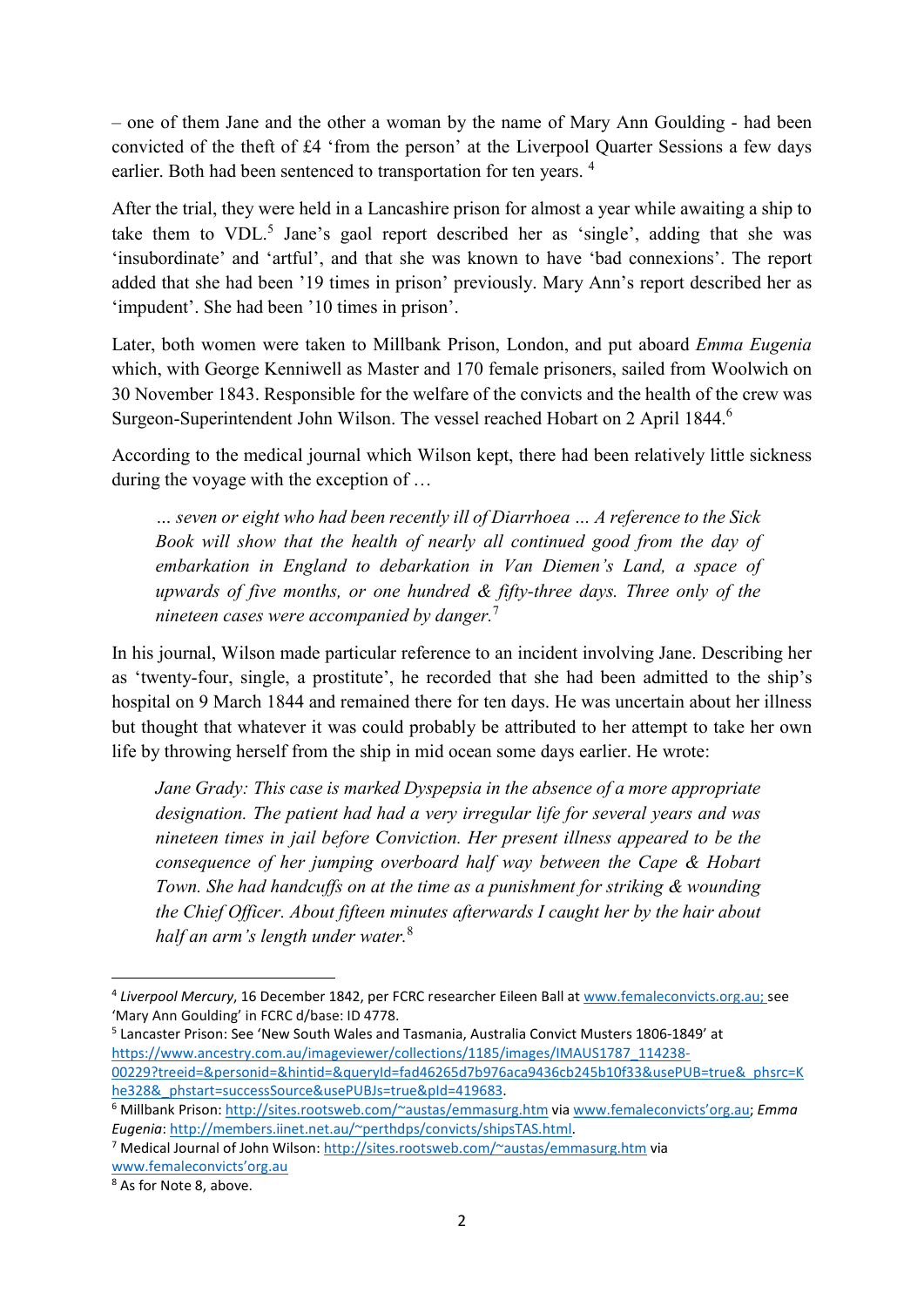It is interesting that Wilson refers to the reason for Jane's hospitalisation as 'dyspepsia' but adds the words 'in the absence of a more appropriate designation'. It is clear that he suspected that her 'illness' was something more serious than 'dyspepsia' (or indigestion, as it is more commonly known today.) $9^9$ 

Although Wilson does not reveal why Jane had attacked the ship's Chief Officer, his references to her 'irregular life' and her 'nineteen times in jail' indicate that he had found her troublesome.<sup>10</sup> It is not surprising, therefore, that she 'had handcuffs on' when she threw herself overboard.

Although the medical journals of surgeon-superintendents such as Wilson varied in style and length, they usually included information such as sick lists, case histories of patients, date and cause of deaths (if any), lists of diseases or conditions treated and general remarks on a voyage. Often, they listed also any punishments meted out to offenders for unruly behaviour or illdiscipline during the long months of the voyages. The handcuffing of prisoners who had committed breaches, as in Jane's case, was common but other punishments included head shaving, solitary confinement (often in a small, damp storage hold below decks or in a hot, uncomfortable 'box' built for the purpose on the main deck), the use of straight-jackets, the imposition of a bread-and-water diet and the allocation of unpleasant tasks.<sup>11</sup>

Was Jane remorseful about her suicide attempt? Was she grateful to the surgeon-superintendent for rescuing her? There are no answers to these questions but, tellingly, there is no evidence that she ever tried to take her own life again. Wilson did not mention her again in his journal.

Before disembarkation at Hobart, Jane would have been required, as were all convicts, to strip to the waist for an examination so that a comprehensive description of her could be compiled. The 'description lists' commonly included details of the individual's age, height, complexion, hair, eyes, eyebrows, nose, mouth, forehead, chin, tattoos, scars or deformities. Normally, the individual's place of birth and trade or occupation trade were also added.<sup>12</sup>

Jane's description list shows her as twenty-four years old, five feet five and a half inches (about 167cms) tall, with a dark complexion, round head, square visage (or face), black hair, black eyebrows, hazel eyes, medium forehead, medium mouth, small nose and small chin. She was a native of Limerick, Ireland. Her convict trade was shown as 'housemaid'. It was noted that she had 'a downcast look' and a cut on her forehead.<sup>13</sup> (Was the cut on her head the result of her jumping overboard?)

A 'convict record' was also compiled for each prisoner. It consisted of a summary of the person's description and details about his or her history before arrival - such as the nature of

<sup>&</sup>lt;sup>9</sup> See Note 8, above.

<sup>10</sup> http://sites.rootsweb.com/~austas/emmasurg.htm via www.femaleconvicts'org.au

<sup>11</sup> https://www.femaleconvicts.org.au/convict-ships/convict-ship-punishments; see also https://www.libraries.tas.gov.au/get-help/knowledge-base/Pages/kb-convicts.aspx

<sup>12</sup> https://www.findmypast.com.au/articles/world-records/full-list-of-australia-and-new-zealandrecords/institutions-and-organisations/tasmania-convict-records-1800-1893

<sup>13</sup> CON19-1-4, image 17.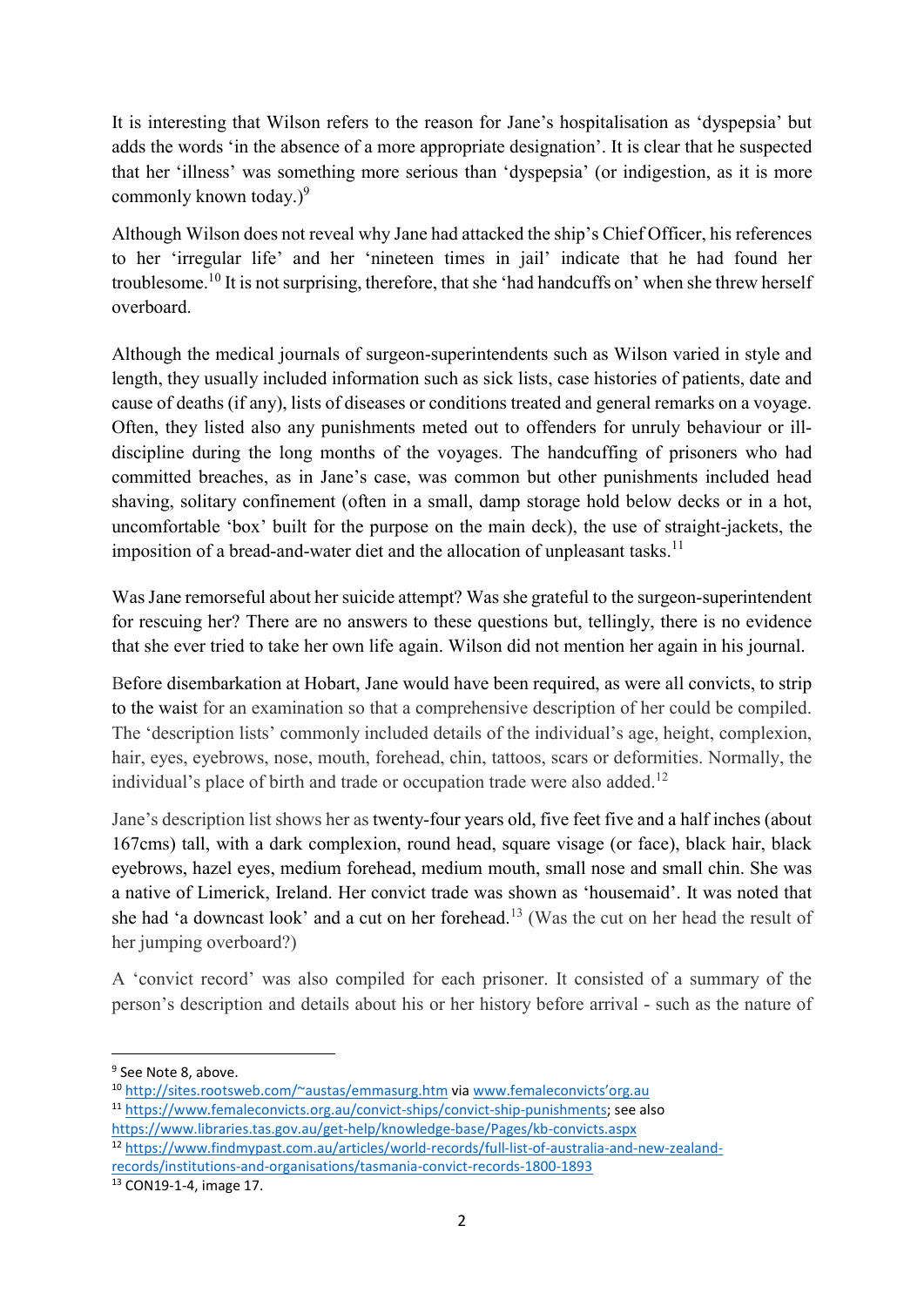the crime, trial details, sentence, marital status and statement or confession. During the term of the convict's sentence, the conduct record was updated regularly to include details about the his or her work in the colony, places of employment, names of masters and mistress, offences and punishments received, comments on good conduct, grants of emancipation and other relevant data.<sup>14</sup>

As well as a summary of her description, Jane's conduct record showed the name of the ship on which she arrived, its date of departure and arrival, the date of her trial at Liverpool and the length of her sentence. It showed her as a Catholic and that she was unable to read and write.<sup>15</sup>

However, the document is confusing. In one place, it states that she is 'single' but in another that she is a 'widow'.

The cause of this confusion appears to have been the 'convict indent' of *Emma Eugenia*. The 'convict indent' – or 'ship's muster', as it was more correctly known - was a list of the convicts on board, alphabetically by surname. It was a legal document drawn up by the Secretary of State or his representative after a decision had been made regarding which convicts were to be transported on a given vessel. The document commonly showed the full name of each convict, their age, the offence for which they had been convicted, the court in which they had been tried and the length of their sentence. Evolving over time, some later indents also included a physical description of each prisoner for identification purposes as well as relevant personal information about their lives before transportation.<sup>16</sup>

Jane's entry in the convict indent of Emma Eugenia reads:

Police Number: 348; Name: Grady, Jane; Height: 5'5½"; Age: 24; Where Tried: Liverpool Boro QS, Lancaster; Sentence: 10 years; Native Place: Limerick; Married or Single: Wid; Children: 1; Read or Write: No; Relations: M. Ellen. B. Henry, Patr'k and Mich'l; 1 S Sophia – pr name Mary A. Grace; Offence: Stg  $\pounds$ 4 from the person; pr in Liverpool; 20 times in prison  $-7$  times 3 days one month, 14 days. $17$ 

Although the abbreviations make the entry a little difficult to read, there can be no doubt about its content. Jane was allocated Police Number 348; she was five feet five and a half inches tall; she was twenty-four years old; she was tried at the Liverpool Boro(ugh) Q(uarter) S(essions) at Lancaster, the county town of Lancashire; she was sentenced to ten years' transportation; she was born in Limerick (Ireland); she was a wid(ow); she had one child; she could neither read nor write; her M(other's) name was Ellen; her B(rothers) were Henry, Patrick and Michael; she had one S(ister), Sophia; her pr(oper) name was Mary A(nn) Grace; her offence was Stg (stealing) four pounds from the person; the pr(osecutor) or person from whom she stole

<sup>14</sup> https://www.findmypast.com.au/articles/world-records/full-list-of-australia-and-new-zealandrecords/institutions-and-organisations/tasmania-convict-records-1800-1893.

<sup>15</sup> CON41-1-1, image 60.

<sup>16</sup> https://www.digitalpanopticon.org/Convict\_Indents\_(Ship\_and\_Arrival\_Registers)\_1788-1868

<sup>17</sup> CON15-1-2, images 276 and 277.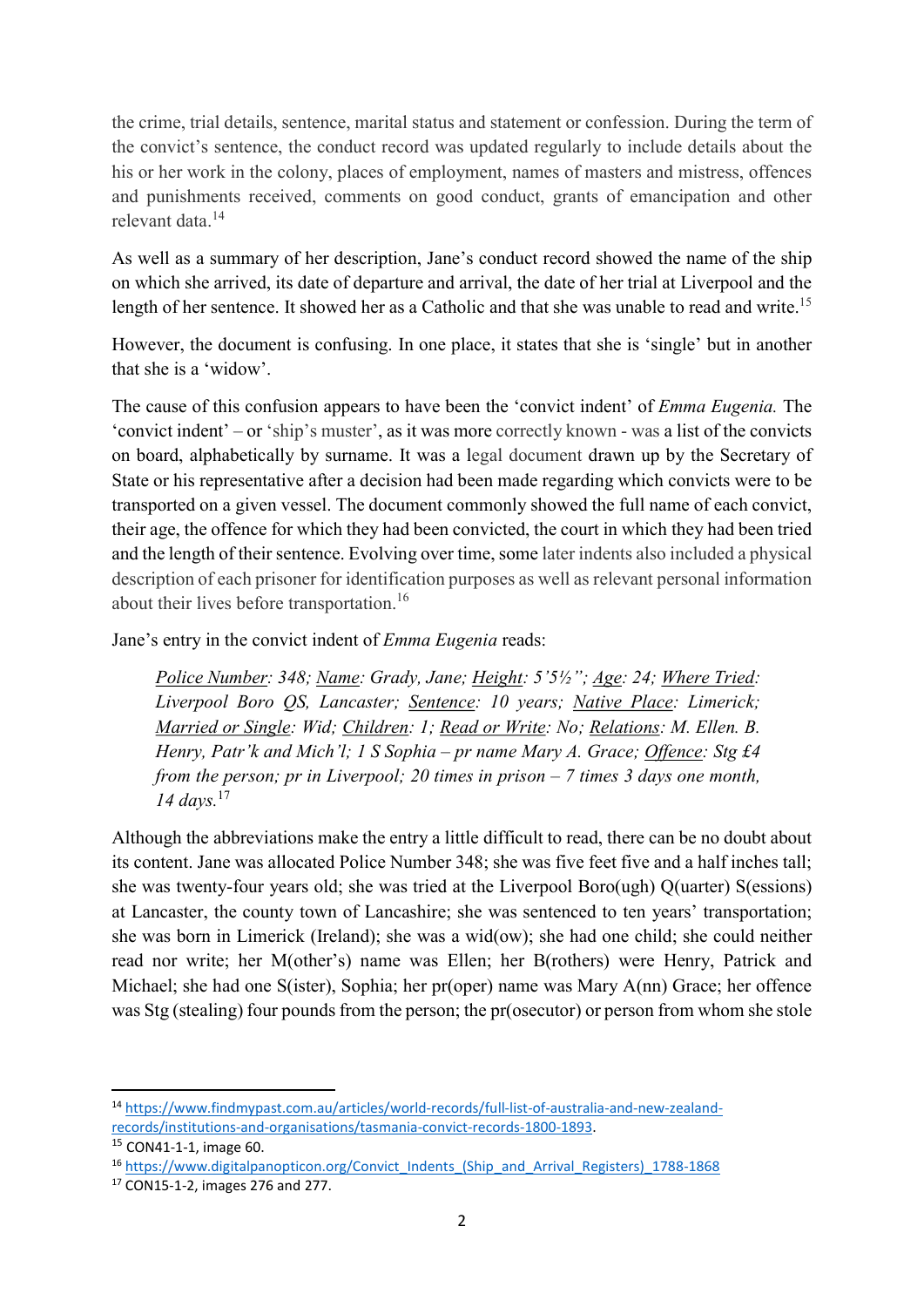was in Liverpool; she had been in prison twenty times for various lengths of time – three days on seven occasions, a month on another, fourteen days on another, and so on.)

But, was Jane really a widow? Could the indent entry be incorrect? Yes, it could be. Mistakes were sometimes made by the clerks who compiled the hand-written convict records.

However, it is possible that she was a widow. It is noteworthy that Mary Ann Goulding, the woman with whom Jane had been convicted in 1842, was also described in one section of her conduct record as 'married' and in another as 'single'.<sup>18</sup> Goulding explained this anomaly by telling the authorities in Hobart that she had lived in a de facto relationship with a man by the name of Patrick Goulding in England before her conviction but had never married him. Hence, the confusion about her marital status. It is possible, therefore, that Jane had also been in a de facto relationship in the years before her conviction and that her *de facto* husband had died.<sup>19</sup>

Did Jane *really* have a child? That, too, is possible – but, if so, she must have been left it behind in England. There is no indication that the child was on board Emma Eugenia with her. Nor is there any evidence of this child in records in VDL.

Was Jane's *real* name 'Mary Ann Grace'? That seems unlikely. As it happens, Jane's name is listed on the 'convict indent' of *Emma Eugenia* directly below that of Mary Ann Goulding and the notes about each have been over-written and are intermingled. They are difficult to read. Thus, the phrase 'pr(oper) name M. A. Grace' could apply to either of the women. It seems reasonable to suggest, therefore, that it was Mary Ann Goulding, rather than Jane, whose proper name was 'Mary Ann Grace'. That seems more probable.<sup>20</sup>

In the colony, Jane was troublesome. In the years between her arrival in April 1844 and the expiration of her sentence in December 1852, she was charged with offences repeatedly – five times in 1845, twice in 1846, five times in 1847, twice in 1848, five times in 1849, seven times in 1850, five times in 1851 and three times in  $1852.<sup>21</sup>$ 

It is obvious that she had a serious problem with alcohol. Most of the charges brought against her related to her behaviour while drunk. Her drunkenness was usually accompanied by 'disorderly conduct' or some kind: 'creating a disturbance', 'riotous behaviour', 'indecent' or 'abusive' language or 'insolence'. On several occasions, she was charged with being 'out after hours.' For most of these offences, she was punished by being sent to the Female Factory to serve terms which varied in length from a few days to six months, usually in solitary confinement or with hard labour. In total, she spent almost three years of her ten-year sentence in prison.<sup>22</sup>

Nevertheless, none of Jane's offences were particularly serious. None were accompanied by assaults, violence or threats. Perhaps the most outrageous charge brought against her was 'gross insolence and abusive language to her mistress' on 27 January 1846. For that she was sentenced

<sup>18</sup> Mary Ann Goulding's conduct record: CON41-1-1, image 59.

<sup>19</sup> See 'Mary Ann Goulding' (ID: 4778) in FCRC d/base at www.femaleconvicts.org.au.

<sup>20</sup> CON15-1-2, images 276 and 277.

<sup>21</sup> CON41-1-1, image 60.

<sup>22</sup> CON41-1-1, image 60.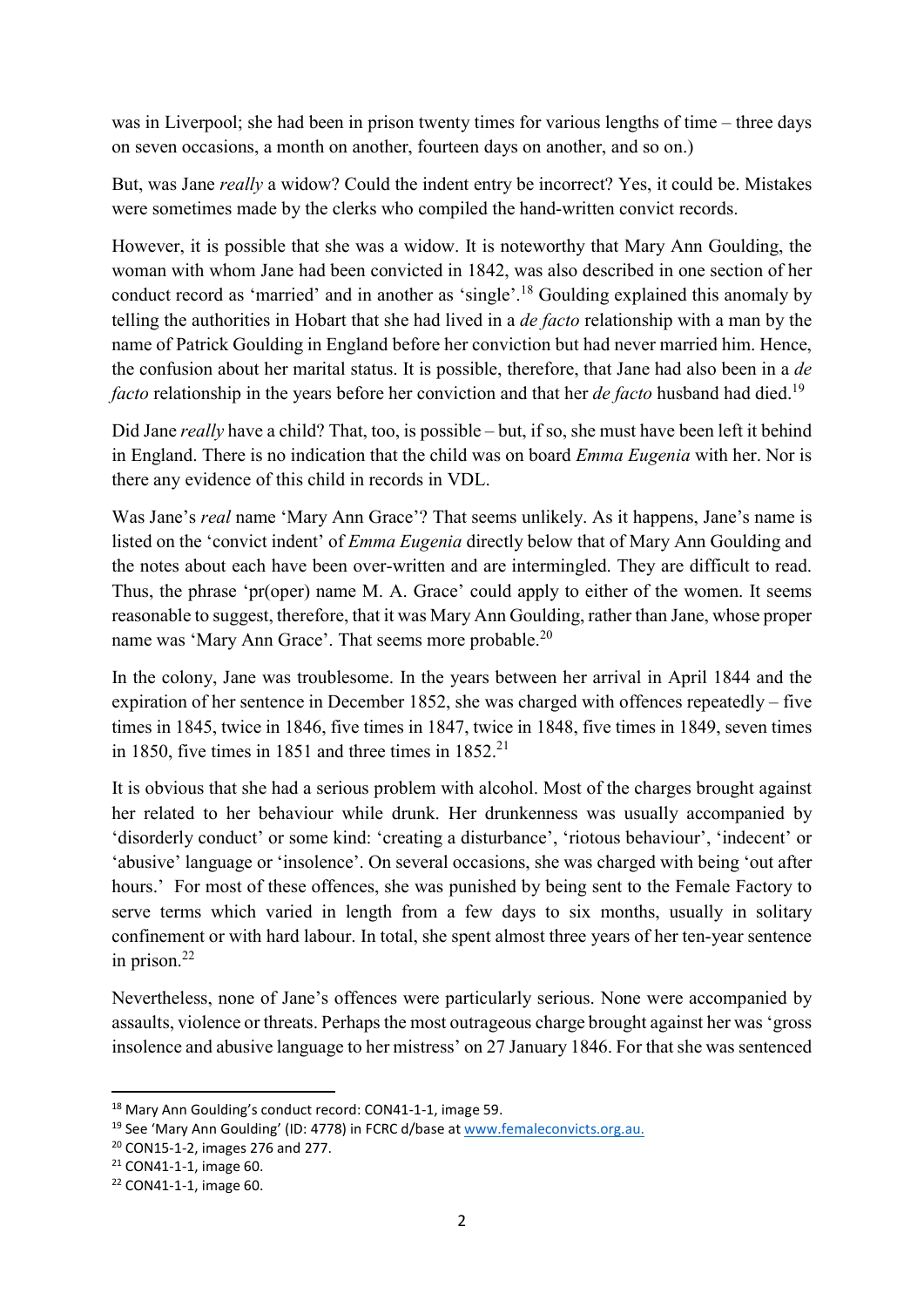to six months' imprisonment at the Cascades Female Factory, Hobart. She also served a threemonth term of imprisonment at the Female Factory, Launceston, after being charged, on 24 December 1849, with 'having a man secreted in her bedroom'.<sup>23</sup>

On 16 July 1848, she gave birth to an illegitimate daughter whom she named Ann. The father's name was not recorded.<sup>24</sup> Sadly, nothing is known about the child. Did it survive infancy? As it might have been impossible at that time for Jane to raise the child herself, was she forced to offer it up for adoption?

On 29 July 1851, Jane was granted a ticket of leave and was able to find her own employment - providing that she remained in the area specified on the ticket. She would also have been obliged to report regularly to the local authorities and to attend church every Sunday, if possible.<sup>25</sup> Unfortunately, the ticket was revoked six months later following a charge of 'disturbing the peace' for which she was sentenced to two months' gaol with hard labour.<sup>26</sup> It was not restored.

However, Jane soon had two reasons to celebrate!

On 30 October 1852, the Hobarton Guardian, or, True Friend of Tasmania (Hobart), carried the news that she had been granted permission to marry former convict, George Evans (Agincourt, 1844):

In accordance with the Act of Council of Victoria, No. 38,1 hereby give notice, for the first time, that His Excellency the Lieutenant-Governor has been pleased to approve of the solemnisation of Matrimony between the under-mentioned parties: George Evans, 'Agincourt', 1844 and Jane Grady, 'Emma Eugenia', 1844, both residing at Evandale.<sup>27</sup>

On 21 March 1844, George Evans, twenty-six years old, a widower and an engineer (or 'fitterup') by trade, had been convicted of burglary at the Hereford Assizes, Herefordshire, England, and sentenced to transportation for fifteen years. It was his first conviction. Put aboard Agincourt, he was taken to Norfolk Island where he was disembarked on 9 November 1844. Two years later, he was transferred to VDL via Lady Franklin, arriving there on 30 December 1846. In the colony, his behaviour had been good and by 7 September 1852 had been recommended for a conditional pardon.<sup>28</sup>

-

ME%3DEvans&qf=PUBDATE%09Year%091839-1859%091839- 1859&qf=NI\_INDEX%09Record+type%09Convicts%09Convicts

<sup>23</sup> CON41-1-1, image 60.

<sup>24</sup> RGD33/2119/1848, Launceston.

<sup>&</sup>lt;sup>25</sup> ToL granted: Hobart Town Gazette, 29 July 1851. See also https://www.nla.gov.au/researchguides/convicts/tickets-of-leave

<sup>&</sup>lt;sup>26</sup> ToL revoked: Hobart Town Gazette, 20 January 1852 – via FCRC website: www.femaleconvicts.org.au.

<sup>&</sup>lt;sup>27</sup> Hobarton Guardian, or, True Friend of Tasmania (Hobart), 30 October 1852.

<sup>&</sup>lt;sup>28</sup> George Evans (Agincourt, 1844. (CON31-1-83, image 80; police number: 19242). See also https://www.jenwilletts.com/convict\_ship\_agincourt\_1844.htm and https://linctas.ent.sirsidynix.net.au/client/en\_AU/names/search/results?qu=NI\_NAME%3DGeorge&qu=NI\_NA